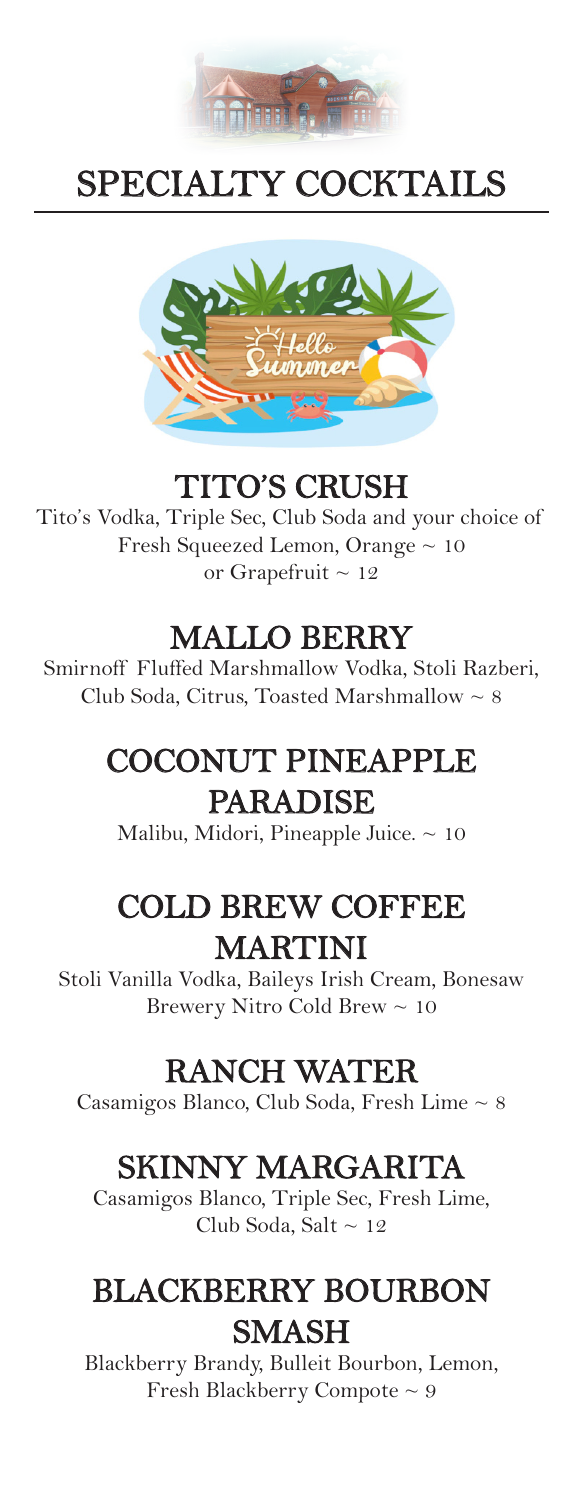

# GOURMET AT THE BAR BAR BITES Available All Day



# MANGO HABANERO CALAMARI |\$6

Breaded Calamari drizzled with Mango Habanero Glaze

## BURRATA | \$6

Roasted Tomato, Balsamic, Extra Virgin Olive Oil, Sea Salt, Cracked Pepper

# SHORT RIB FLAT BREAD | \$9

Four hour braised short rib, pickled red onion, mozzarella, natural jus, cilantro on flat bread.

## BROCCOLI RABE & SAUSAGE CROSTINI | \$8

Sweet Sausage, Sautéed Broccoli Rabe, Fresh Tomato, Romano served on our Homemade Crostini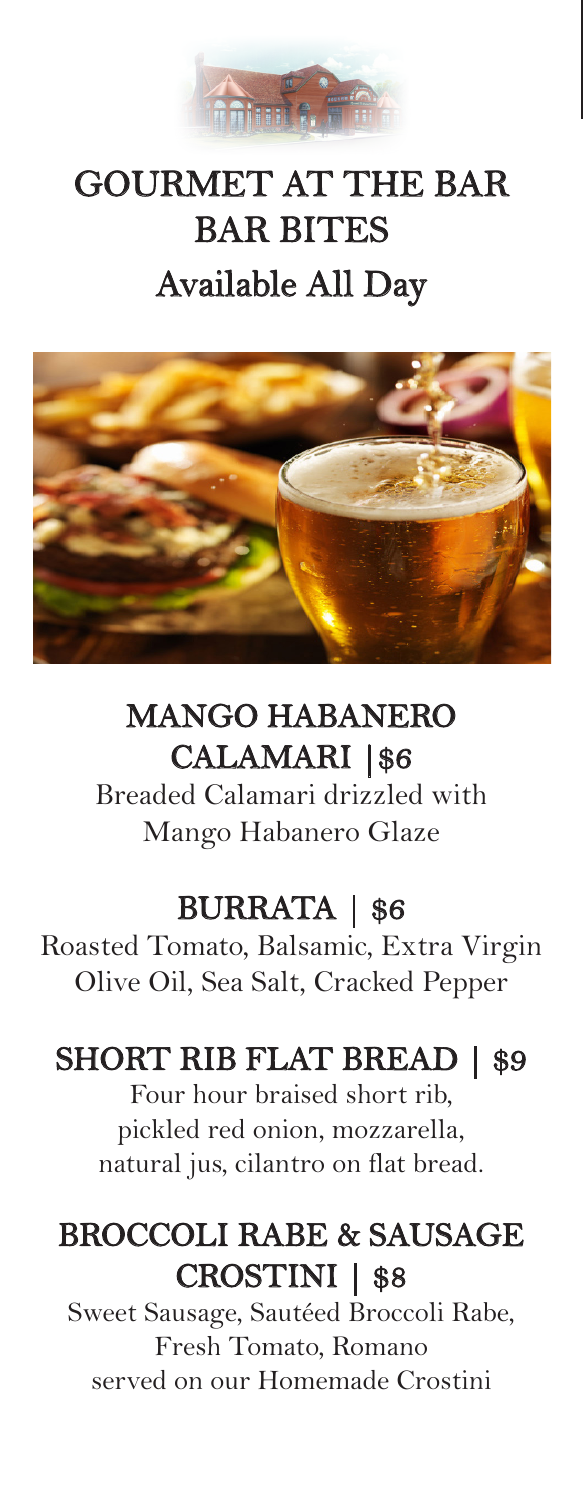

#### RED WINES

J Lohr Cabernet California |10.95 | 38.00

> Folonari Chianti Italy | 7.50

Ruffino Chianti Italy | 8.95

Trapiche Malbec Argentina | 6.95

Twisted Old Vine Red Zinfandel California | 6.95

> Canyon Road Merlot California | 6.75

Canyon Road Pinot Noir California | 6.75

Chateau Souverain Cabernet California |7.85

Copper Ridge Cabernet California | 6.00

Copper Ridge Merlot California | 6.00

Mark West Pinot Noir California | 8.95 | 31.00

Proverb Cabernet California | 6.95 | 29.00

Proverb Merlot California | 6.95 | 29.00

Proverb Pinot Noir California | 6.95 | 29.00

Santa Cristina Tuscana Italy | 10.50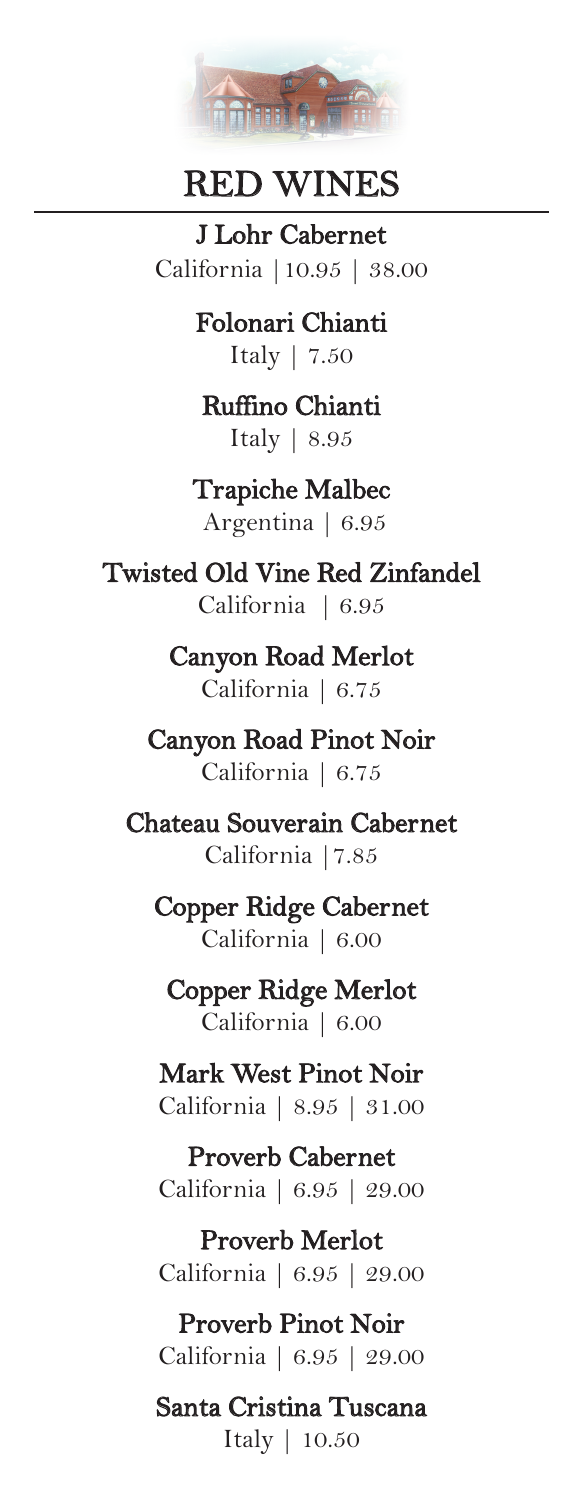

## WHITE WINES

Cupcake Prosecco California | 9.85

Mezzacorona Pinot Grigio Italy | 8.95

Canyon Road Chardonnay California | 6.75

Canyon Road Pinot Grigio California | 6.75

Canyon Road Sauvignon Blanc California | 6.75

Copper Ridge White Zinfandel California | 6.00

Copper Ridge Chardonnay California | 6.00

Ecco Domani Pinot Grigio Italy | 7.85

Prophecy Sauvignon Blanc New Zealand | 7.50

Proverb Sauvignon Blanc California | 6.95 | 29.00

Proverb Chardonnay California | 6.95 | 29.00

Proverb Rose California | 6.95 | 29.00

Clos Du Bois Chardonnay California | 9.75

Chateau Ste Michelle Reisling Washington | 7.85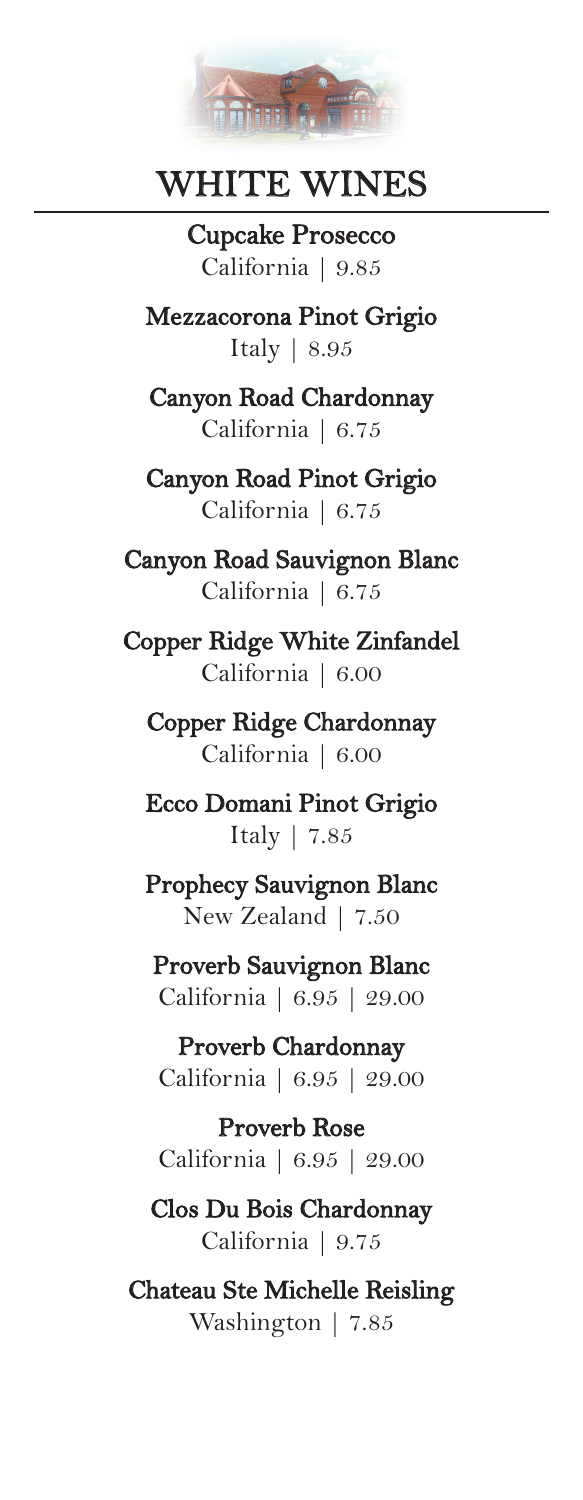

#### DRAFT BEER

#### DOMESTIC

Coors Light, ABV  $4.20\% \sim 3.95$ Budweiser, ABV  $5\% \sim 3.85$ Bud Light, ABV  $4.20\% \sim 3.85$ Miller Lite, ABV  $4.20\% \sim 3.95$ Michelob Ultra, ABV  $4.20\% \sim 4.25$ Yuengling, ABV  $4.40\% \sim 4.00$ Blue Moon, ABV  $5.40\% \sim 5.75$ 

#### IMPORTED

Guinness, ABV  $4.20\% \sim 5.95$ Stella Artois, ABV 5% ~6.25

#### CRAFTS

Cape May Crushin It, ABV  $8\% \sim 9.25$ Cape May Coastal Evacuation, ABV  $8\% \sim 7.50$ Cape May Tan Limes, ABV  $4.5\% \sim 8.95$ Bonesaw All Blacked Out Oatmeal Stout, ABV  $5.7\% \sim 8.95$ Bonesaw Feuchtfröhlich Altbier, ABV  $7.4\% \sim 7.95$ Queensicle, ABV  $4.70\% \sim 7.95$ Angry Orchard Cider, ABV  $5\% \sim 6.25$ Slack Tide Intercoastal IPA, ABV  $6.50\% \sim 7.95$ Glasstown 609 IPA, ABV  $6.90\% \sim 7.50$ Brotherton IPA, ABV  $6.70\% \sim 7.95$ Founders All Day IPA, ABV  $4.70\% \sim 5.95$ Hidden Sands Amber, ABV 6% ~ 8.95 Allagash White, ABV  $5\% \sim 6.95$ Sam Adams Seasonal, AVB  $5.30\% \sim 6.95$ Dogfish Head 60 Minute IPA, ABV  $6\% \sim 6.95$ 

#### BOTTLED BEER

Budweiser  $\sim 4.00$ Bud Light  $\sim 4.00$ Miller Lite  $\sim 4.00$ Coors Light  $\sim 4.00$ Yuengling  $\sim 4.00$ Sam Adams  $\sim 6.00$ 

High Noon  $\sim 7.50$ Corona  $\sim 6.00$ Corona Light  $\sim 6.00$ Heineken  $\sim 6.00$ Heineken Light  $\sim 6.00$ Peroni  $\sim 6.50$ 

# NON-ALCOHOLIC

O'Doul's  $\sim$  4.00 Heineken 0.0 ~5.95